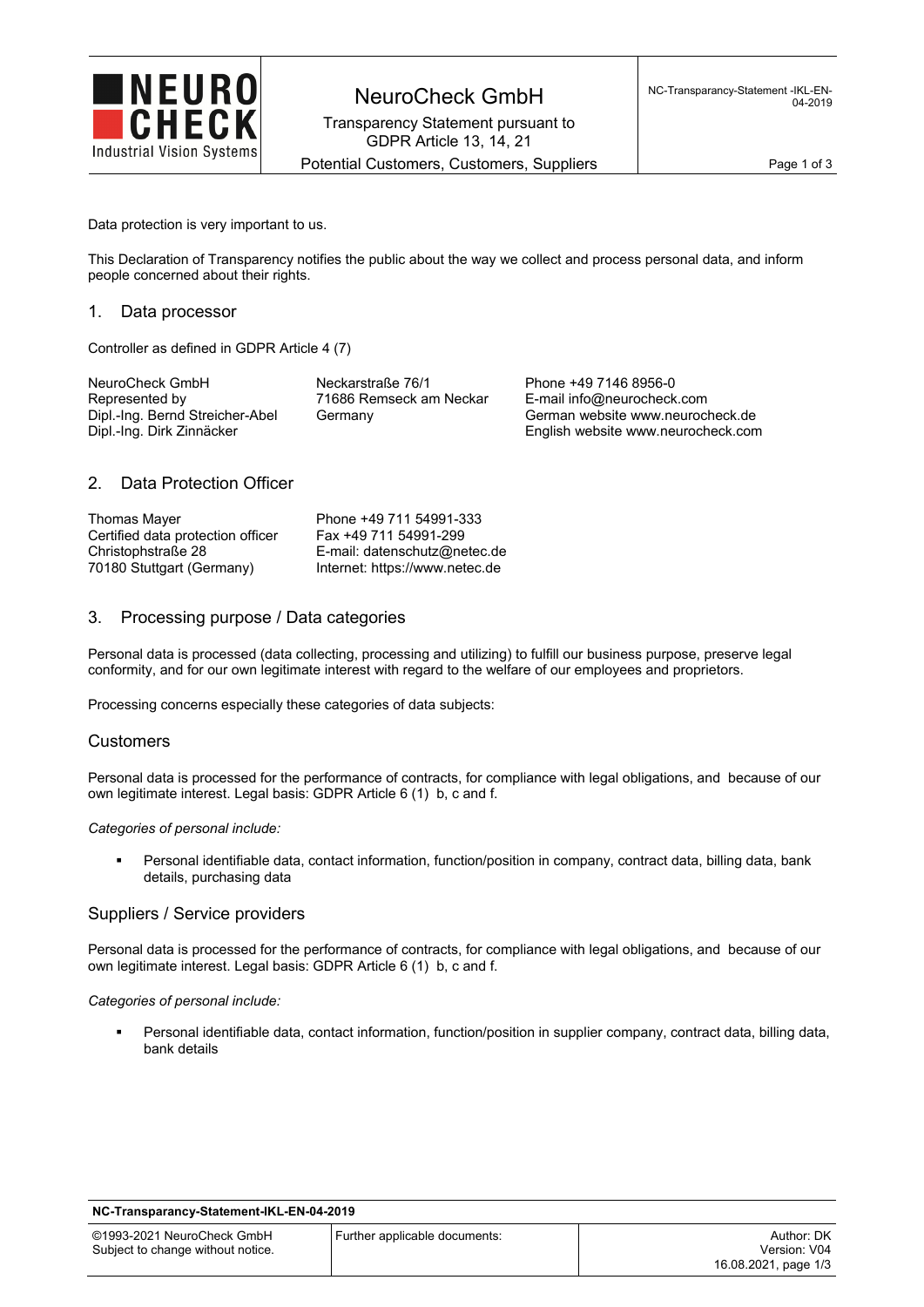

Transparency Statement pursuant to GDPR Article 13, 14, 21

Potential Customers, Customers, Suppliers Page 2 of 3

# Potential Buyers / General Business and Network Contacts

The majority of personal data is processed to answer questions, prepare contracts, and because of our own legitimate interest.. Legal basis: GDPR Article 6 (1) b and f.

*Categories of personal data:* 

Personal identifiable data, contact information, function/position in company

# Recipient of personalized information

Personal data is processed to provide general business information (e.g. company and industry brochures), seasonal information (e.g. summer mailing, end-of-the-year mailing), event information (e.g. trade shows, expert talks), communication on special occasions (e.g. Condolences), and specific technical information (e.g. new trends in industry, new technological developments). This information is provided by electronic means, by mail, phone, or personally.

Legal basis: To safeguard our own legitimate interest pursuant to GDPR Article 6 (1) f to continuously improve customer service, enhance service quality, and strengthening customer loyalty with regard to the welfare of our business and employees.

# Recipient of personalized advertising

Based on consent, personal data are processed to provide personalized advertising. Contact is made via e-mail, phone, fax, SMS, post, social networks, or visits in person.

Personalized advertising is provided, e.g. as a newsletter.

Legal basis: GDPR Article 6 (1) a

# 4. Duration of storage

Personal data is stored for as long as necessary for the processing purpose (point 3) or as dictated by a legal obligation to retain data or provide proof.

Based on our legitimate interest, we store data relating to offers without order placement for 12 months, lead forms without order placement for 6 months, credit rating information for 3 years. Our legitimate interest is the enhancement of our service quality with regard to customers and potential customers, and in minimizing internal work load.

#### *Consent has been given*

The duration of storage depends on the purpose of consent. After consent is withdrawn, processing is limited and data erased after 30 days unless there is a legal obligation to retain data.or provide proof.

| NC-Transparancy-Statement-IKL-EN-04-2019                        |                               |                                                    |  |  |
|-----------------------------------------------------------------|-------------------------------|----------------------------------------------------|--|--|
| ©1993-2021 NeuroCheck GmbH<br>Subject to change without notice. | Further applicable documents: | Author: DK<br>Version: V04<br>16.08.2021, page 2/3 |  |  |